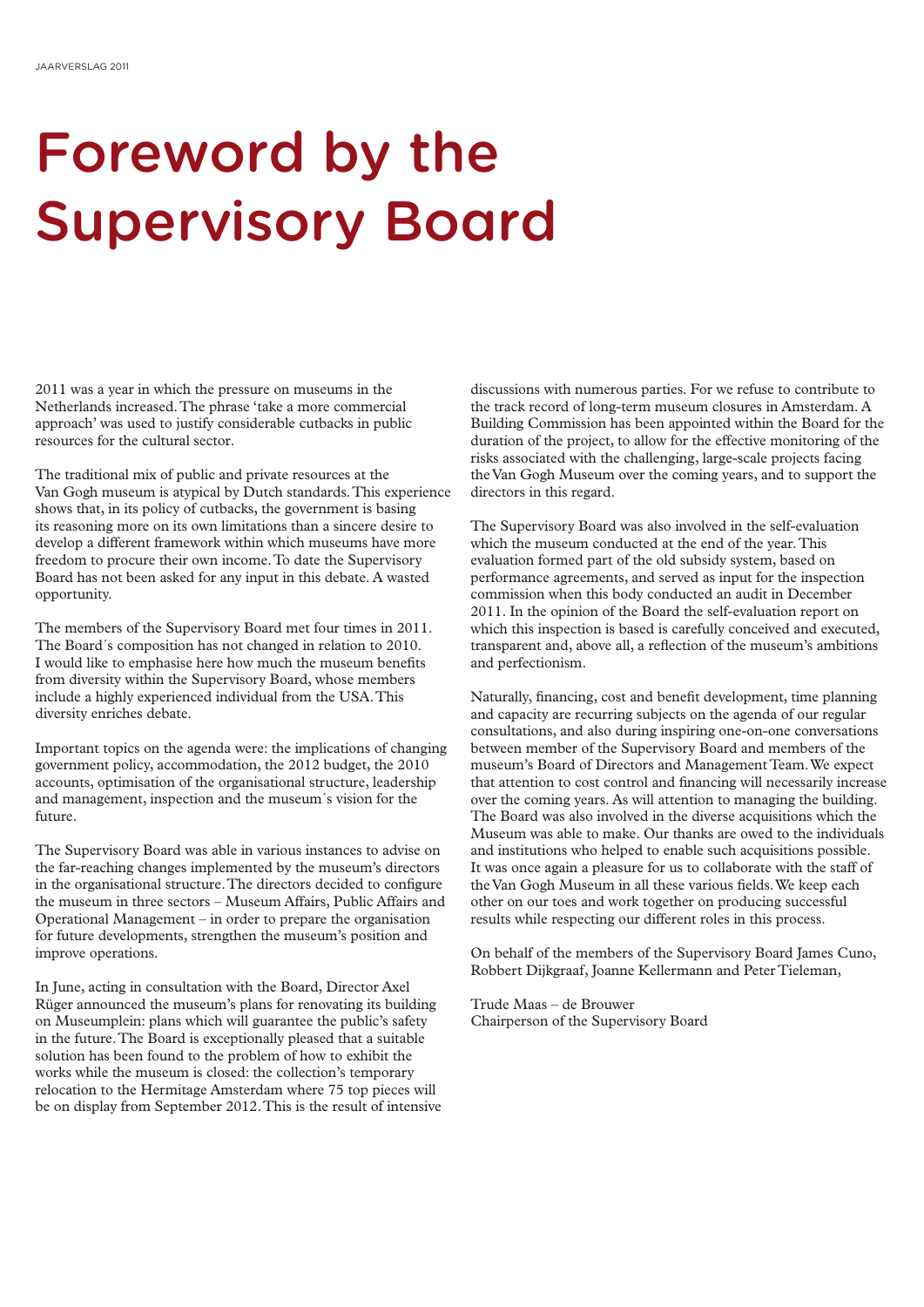### Foreword by the Directors

In this thoroughly redesigned Annual Report 2011 – the first ever entirely in digital form – we describe the milestones and special events of the 2011 financial year, with the help of illustrations, This complete makeover is one expression of the Van Gogh Museum's new visual identity, which was unveiled in June 2011.

More than 1.6 million people came to our museum in 2011, from every region of the globe. Only once in the almost forty years of our museum's existence, in 2006, did we draw a larger number of culture lovers to Museumplein. The year was also packed with museum activities. We set high standards, and the result was an excellent 2011 programme.

We opened the year with a colourful exhibition and closed it with an exceptional one. *Picasso in Paris, 1900-1907* took 450,000 visitors back to the early years of the talented Picasso. Our next exhibition was entirely different in character: in *Snapshot: Painters and photography, 1888-1915*, photography and painting came face to face. Both of these shows shed a unique light on Vincent van Gogh's times and contemporaries. A few works from our collection, such as the recently restored *Bedroom*, dazzled visitors to the Japanese exhibition *Van Gogh: The adventure of becoming an artist*, which attracted more than 600,000 Japanese admirers of Van Gogh.

The summer months in the Netherlands revolved around the exhibition *Van Gogh in Antwerp and Paris: New insights*, inspired by our research into Van Gogh's working methods and studio practice. In 2013 this complete research programme will be presented in the anniversary exhibition *Van Gogh at Work*, but we gave the public a first peek in 2011. The experiment was a success: more than 380,000 visitors were eager to peer through the lens of our research at Van Gogh's well-known and lesser-known works. The second volume of our collection catalogue, *Vincent van Gogh, Paintings 2*, which was published around the same time, allowed Van Gogh lovers to delve into the details. Another special literary moment was the Beijing Book Fair, where we signed a contract for the Chinese translation of *Vincent van Gogh – The Letters*, which will bring the artist's more than 900 letters to the Chinese market. In addition, our letters team saw its labours rewarded again in 2011. For the exhibition *Van Gogh's letters: The artist speaks*, the museum received the AICA Award 2011 for best exhibition of 2009.

As noted, our works are a popular object of research. Our collection is the core of our museum, and we enlarge it every year by purchasing various works of significant to the story we wish to tell our visitors. In 2011, generous support enabled us to acquire two relevant works by Camille Pissarro. Van Gogh affectionately called him père Pissarro, a fact that clearly shows how central Pissarro was to his artistic development.

A splendid complement to our own collection is formed by that of Hendrik Willem Mesdag and his wife Sientje Mesdag-Van Houten. Since 1990, that collection, the museum that houses it and the Mesdag home have been under the management of the Van Gogh Museum. After several years of renovation, the Museum Mesdag in The Hague re-opened in 2011 under its new name of The Mesdag Collection, and visitors could once again enjoy the restored house, the beautiful garden and the collection, now presented in a new format.

All these wonderful moments and activities could never have come about without the support of our partners. We also extend our gratitude to the many organisations, private individuals, businesses and foundations that, in 2011, once again made it possible for us to turn our ambitions into reality.

Let us begin by thanking our long-term partners: the Van Gogh Foundation, the BankGiro Lottery, Sompo Japan Insurance Inc. and the Ministry of Education, Culture and Science of the Netherlands. We are also surrounded by valued partners who made our activities, purchases and exhibitions possible in 2011. We would like to thank the Annenberg Foundation, Canon Europe, Citroën Nederland, the City of Amsterdam, Gobierno de Espanâ/Ministerio de Cultura, J.E. Juriaanse Stichting, Linklaters LLP, the Mondriaan Foundation, Het Loo Palace National Museum, the Prince Bernhard Cultural Foundation, the Netherlands Institute for Art History, the Netherlands Cultural Heritage Agency, SEACEX/Sociedad Estatal para la Acción Cultural Exterior, Partner in Science Shell Nederland, SNS REAAL Fonds, Stichting De Gijselaar-Hintzenfonds, Stichting Harten Fonds, Stichting Pieter Haverkorn van Rijsewijk, the Turing Foundation, the Rembrandt Association and its Claude Monet Fund, Vranken Pomery, VSBfonds and the members of the Yellow House and the Van Gogh Museum Business Circle. Elsewhere in the Annual Report 2011, we describe in detail what forms of support were received from these partners.

The museum's accomplishments in 2011, as described here, crucially depended on the effort and support of a special group of people. With that in mind, we would also like to thank our staff, who achieved these results through their passion, determination, professionalism and flexibility, and the members of our Board of Trustees, who nurtured us with their wisdom and practical advice. We thank you all for your tireless dedication and support.

Axel Rüger Rik van Koetsveld Director Managing Director